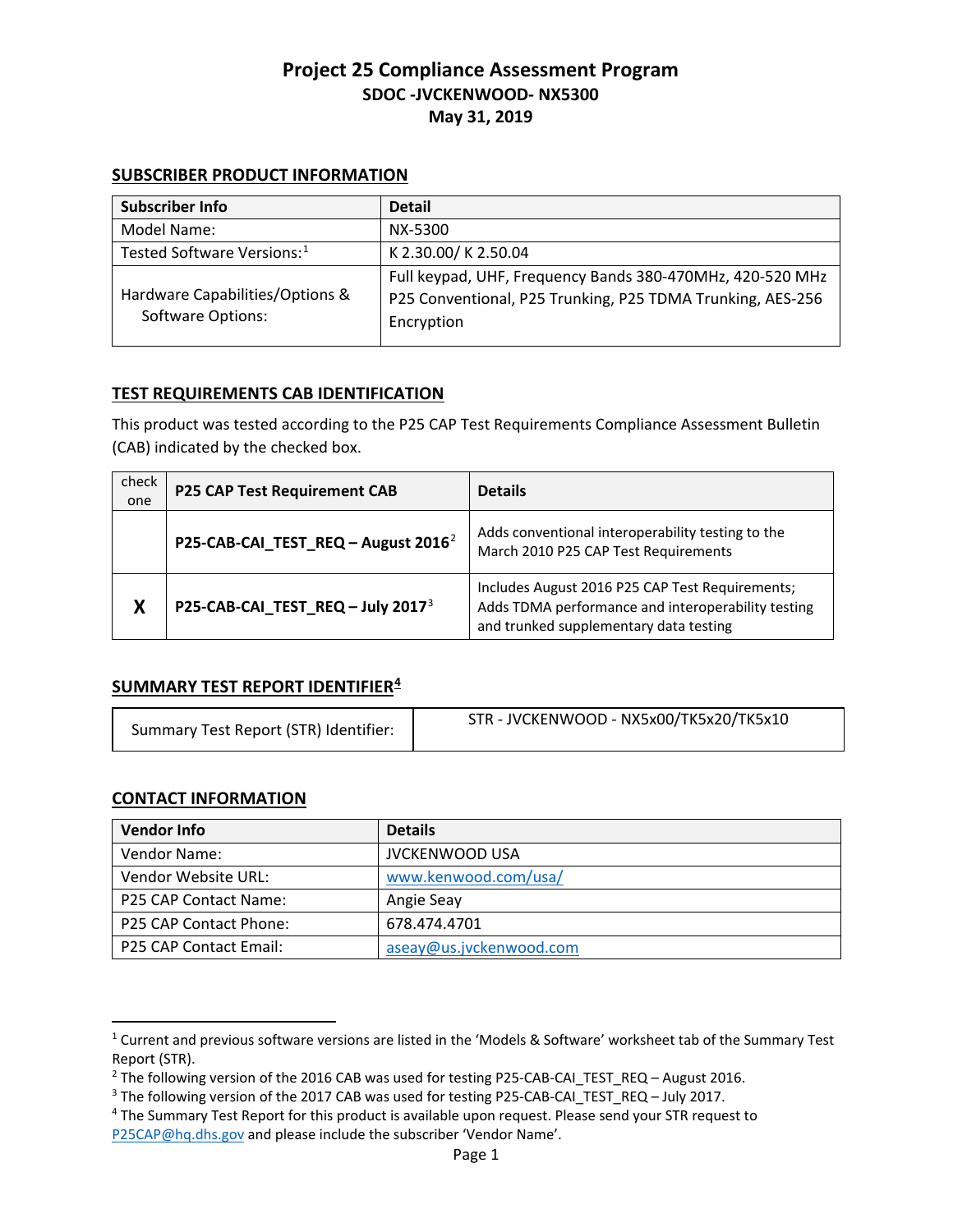## **ENCRYPTION STATEMENT**

This product complies with the P25 CAP Encryption Requirements CAB (P25-CAB-ENC\_REQ). The checked box indicates how the product was tested.

| $\frac{1}{x}$ Tested with the AES 256 encryption algorithm and shall be available with AES 256 encryption at a<br>minimum or without any encryption of any type. |
|------------------------------------------------------------------------------------------------------------------------------------------------------------------|
| Tested without the AES 256 encryption algorithm and shall only be available without any encryption<br>of any type.                                               |

## **CONVENTIONAL PERFORMANCE**

The Subscriber product has been tested for Conventional Performance. All requirements were passed except for those requirements identified below under Unsupported or Failed Requirements.

## P25 CAP Conventional Performance Testing Coverage

Receiver Tests: Reference Sensitivity, Faded Reference Sensitivity, Signal Delay Spread Capability, Adjacent Channel Rejection, Offset Adjacent Channel Rejection, Co-Channel Rejection, Spurious Response Rejection, Intermodulation Rejection, Signal Displacement Bandwidth, Late Entry Unsquelch Delay, and Receiver Throughput Delay.

Transmitter Tests: Unwanted Emissions (Adjacent Channel Power Ratio), Transmitter Power and Encoder Attack Time, Transmitter Throughput Delay, Frequency Deviation for C4FM, and Modulation Fidelity, Transient Frequency Behavior.

### Unsupported or Failed Requirements

- 1. Offset Adjacent Channel Rejection (Test Case 3.1.7.2) is unsupported.
- 2. Offset Adjacent Channel Rejection has not been tested. The previous test case results from 2010 CAB are reused. This was not in the 2010 CAB.

# **TRUNKING PERFORMANCE - FDMA**

The Subscriber product has been tested for Trunking Performance - FDMA. All requirements were passed except for those requirements identified below under Unsupported or Failed Requirements.

### P25 CAP FDMA Trunking Performance Testing Coverage

Receiver Tests: Reference Sensitivity, Faded Reference Sensitivity, Signal Delay Spread Capability, Adjacent Channel Rejection, Offset Adjacent Channel Rejection, Co-Channel Rejection, Spurious Response Rejection, Intermodulation Rejection, and Signal Displacement Bandwidth.

Transmitter Tests: Unwanted Emissions (Adjacent Channel Power Ratio), Power Attack time, Encoder Attack Time, Transmitter Throughput Delay, Frequency Deviation for C4FM, and Modulation Fidelity, Transient Frequency Behavior.

Trunked Tests: Trunking Control Channel Slot Times, Trunking Request Time, and Transmitter Time to Key on a Traffic Channel.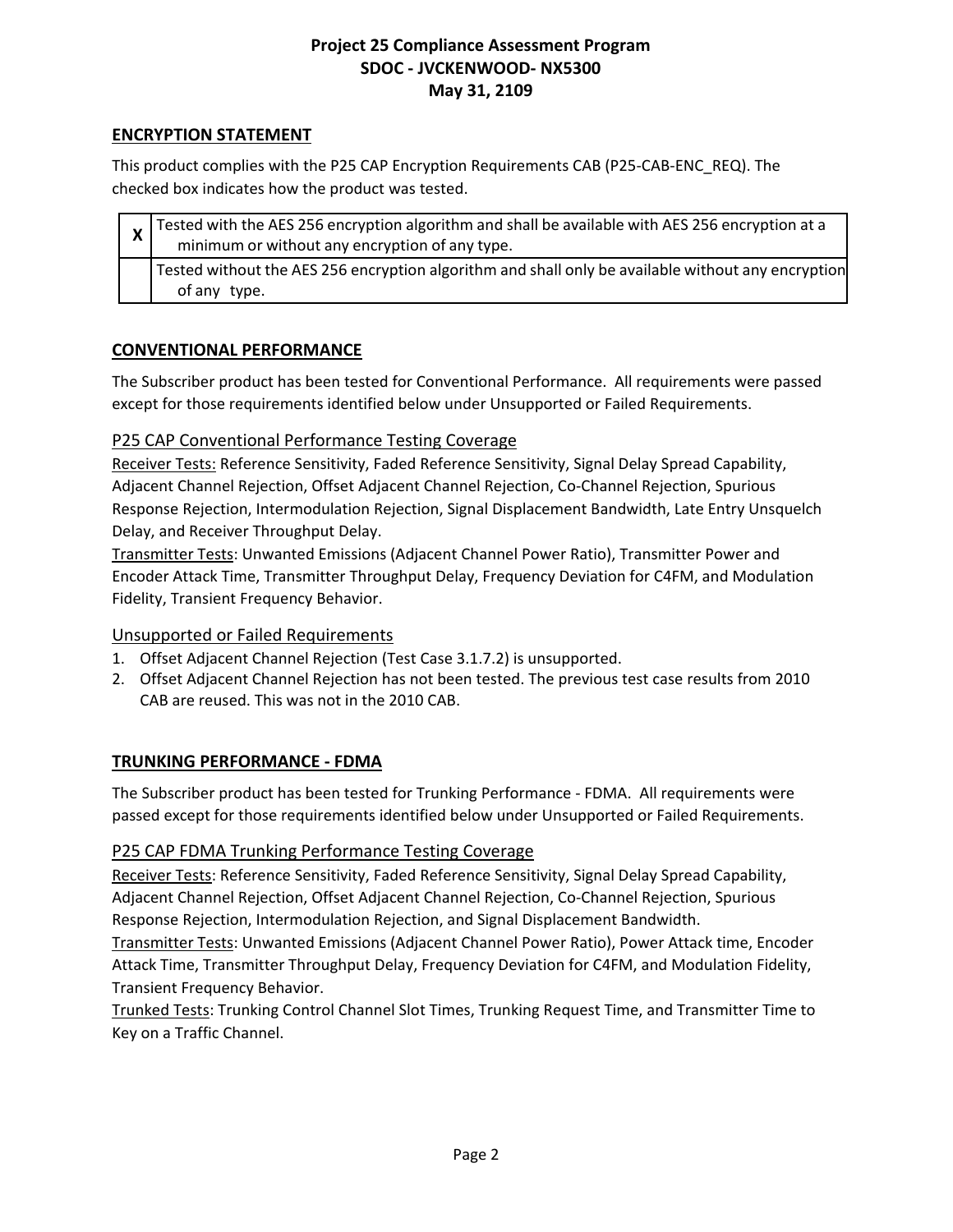## Unsupported or Failed Requirements

1. Offset Adjacent Channel Rejection (Test Case 3.1.7.2),Trunked Control Channel Slot Times-37.5 ms Slot (Test Case 3.3.1),Trunked Requested Time-37.5 ms Slot (Test Case 3.3.2),Transmitter Time to Key on a Traffic Channel Short Channel Form (Test Case 3.3.5) are unsupported.

#### **TRUNKING PERFORMANCE - TDMA**

(only applicable for the 2017 CAB)

The Subscriber product has been tested for Trunking Performance - TDMA. All requirements were passed except for those requirements identified below under Unsupported or Failed Requirements.

#### P25 CAP TDMA Trunking Performance Testing Coverage

Receiver Tests: Reference Sensitivity, Faded Reference Sensitivity, Signal Delay Spread Capability, Adjacent Channel Rejection, Offset Adjacent Channel Rejection, Co-Channel Rejection, Spurious Response Rejection, Intermodulation Rejection, and Signal Displacement Bandwidth. Transmitter Tests: Unwanted Emissions (Adjacent Channel Power Ratio), Frequency Deviation for H-CPM, Modulation Fidelity, Symbol Rate Accuracy, H-CPM Logical Channel Power measurements, and H-CPM Channel Time Alignment.

#### Unsupported or Failed Requirements

1. N/A

#### Optional Product Capabilities Required to Pass Test Cases

1. N/A

### **CONVENTIONAL DIRECT MODE INTEROPERABILITY**

The Subscriber product has been tested for Conventional Direct Mode Interoperability. All test cases were passed except for those test cases identified below under Unsupported or Failed Test Cases. Test cases that passed but require specific, sometimes optional, product capabilities are also identified below.

### P25 CAP Direct Mode Interoperability Testing Coverage

Network Access Code (NAC) Operation, Group Voice Call, Emergency Call, Unit-to-Unit Voice Call, Encryption, Call Alert, Radio Check, Message Update, Status Update, Status Query, and Radio Unit Monitor.

#### Unsupported or Failed Test Cases

1. Call Alert(Test Case 2.3.1), Radio Check(2.3.2), Message Update(2.3.3), Status Update(2.3.4), Status Query(2.3.5), and Radio Unit Monitor(2.3.6.4.1,2.3.6.4.2, 2.3.6.4.3,2.3.6.4.4) are unsupported.

#### Optional Product Capabilities Required to Pass Test Cases

1. In order to pass the Encryption test case, a subscriber with AES-256 encryption is required.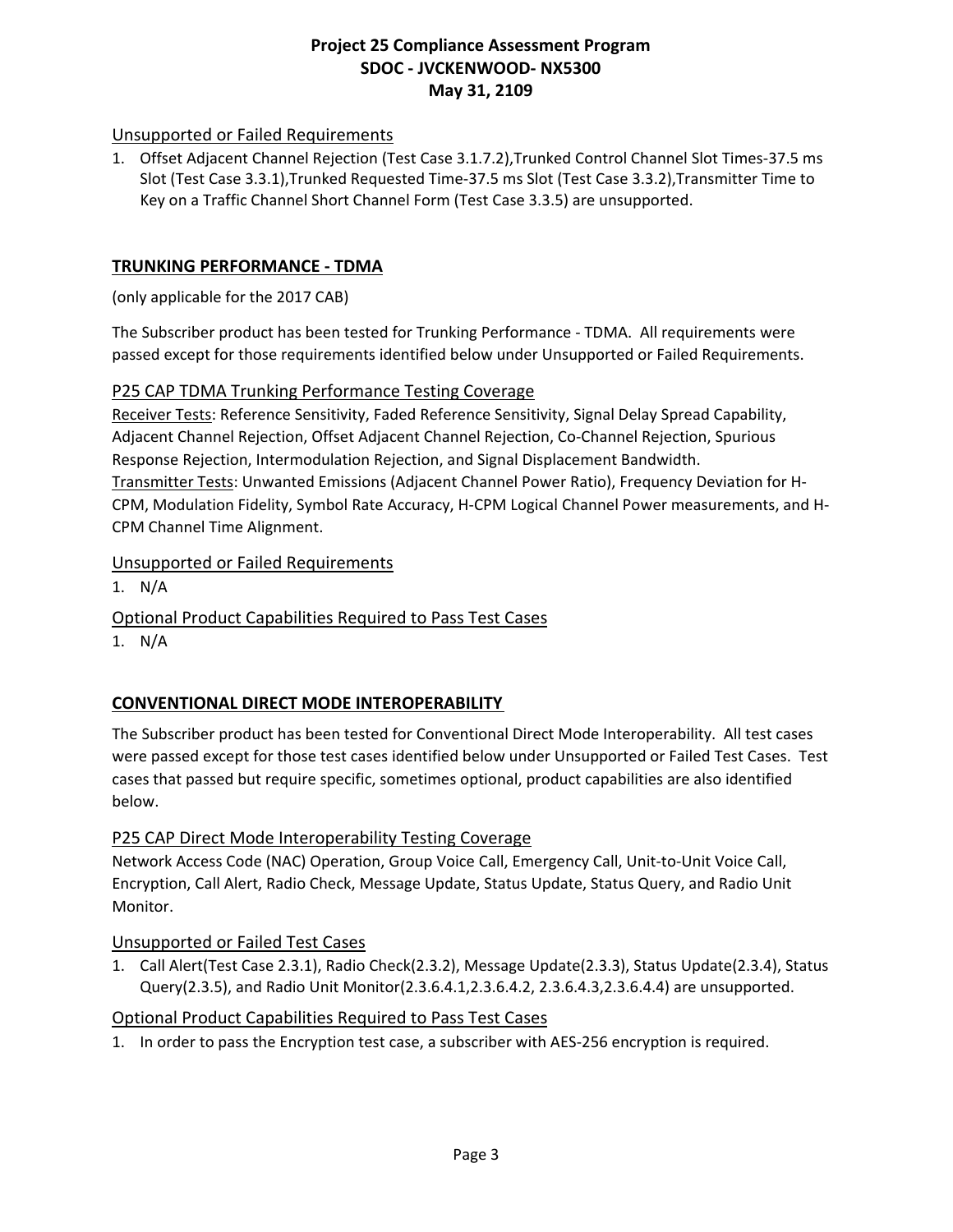## **CONVENTIONAL REPEAT MODE INTEROPERABILITY**

The Subscriber product has been tested for Conventional Repeat Mode Interoperability. All test cases were passed except for those test cases identified below under Unsupported or Failed Test Cases. Test cases that passed but require specific, sometimes optional, product capabilities are also identified below.

### P25 CAP Repeat Mode Interoperability Testing Coverage

Network Access Code (NAC) Operation, Group Voice Call, Emergency Call, Unit-to-Unit Voice Call, Encryption, Call Alert, Radio Check, Message Update, Status Update, Status Query, and Radio Unit Monitor.

#### Unsupported or Failed Test Cases

1. Call Alert (Test Case 2.5.1.4.1), Radio Check (Test Case 2.5.2.4.1), Message Update(Test Case 2.5.3.4.1, 2.5.3.4.3), Status Update (Test Case 2.5.4.4.1, 2.5.4.4.3), Status Query (Test Case 2.5.5.4.1), Radio Unit Monitor (Test Case 2.5.6.4.1, 2.5.6.4.3) are unsupported.

#### Optional Product Capabilities Required to Pass Test Cases

1. In order to pass the Encryption test case, a subscriber with AES-256 encryption is required.

### **CONVENTIONAL REPEAT MODE with DISPATCH MONITORING CONSOLE INTEROPERABILITY**

The Subscriber product has been tested for Conventional Repeat Mode with Dispatch Monitoring Console Interoperability. All test cases were passed except for those test cases identified below under Unsupported or Failed Test Cases. Test cases that passed but require specific, sometimes optional, product capabilities are also identified below.

#### P25 CAP Repeat Mode Interoperability Testing Coverage

Group Voice Call, Emergency Call, All Call, Unit-to-Unit Voice Call, Encryption, Emergency Alarm, Call Alert, Radio Check, Radio Unit Inhibit/Uninhibit, Message Update, Status Update, Status Query, and Radio Unit Monitor.

#### Unsupported or Failed Test Cases

1. Call Alert (Test Case 2.7.2), Message Update (Test Case 2.7.6), Status Update (Test Case 2.7.7), Status Query (Test Case 2.7.8), Radio Unit Monitor (Test Case 2.7.9.4.1) are unsupported.

### Optional Product Capabilities Required to Pass Test Cases

1. In order to pass the Encryption test case, a subscriber with AES-256 encryption is required.

### **TRUNKED SUBSCRIBER UNIT INTEROPERABILITY – FDMA**

(Bassline features are tested as part of the 2016 CAB. Additional features are tested as part of the 2017 CAB.)

The Subscriber product has been tested for Trunked Interoperability - FDMA. All test cases were passed except for those test cases identified below under Unsupported or Failed Test Cases. Test cases that passed but require specific, sometimes optional, product capabilities are also identified below.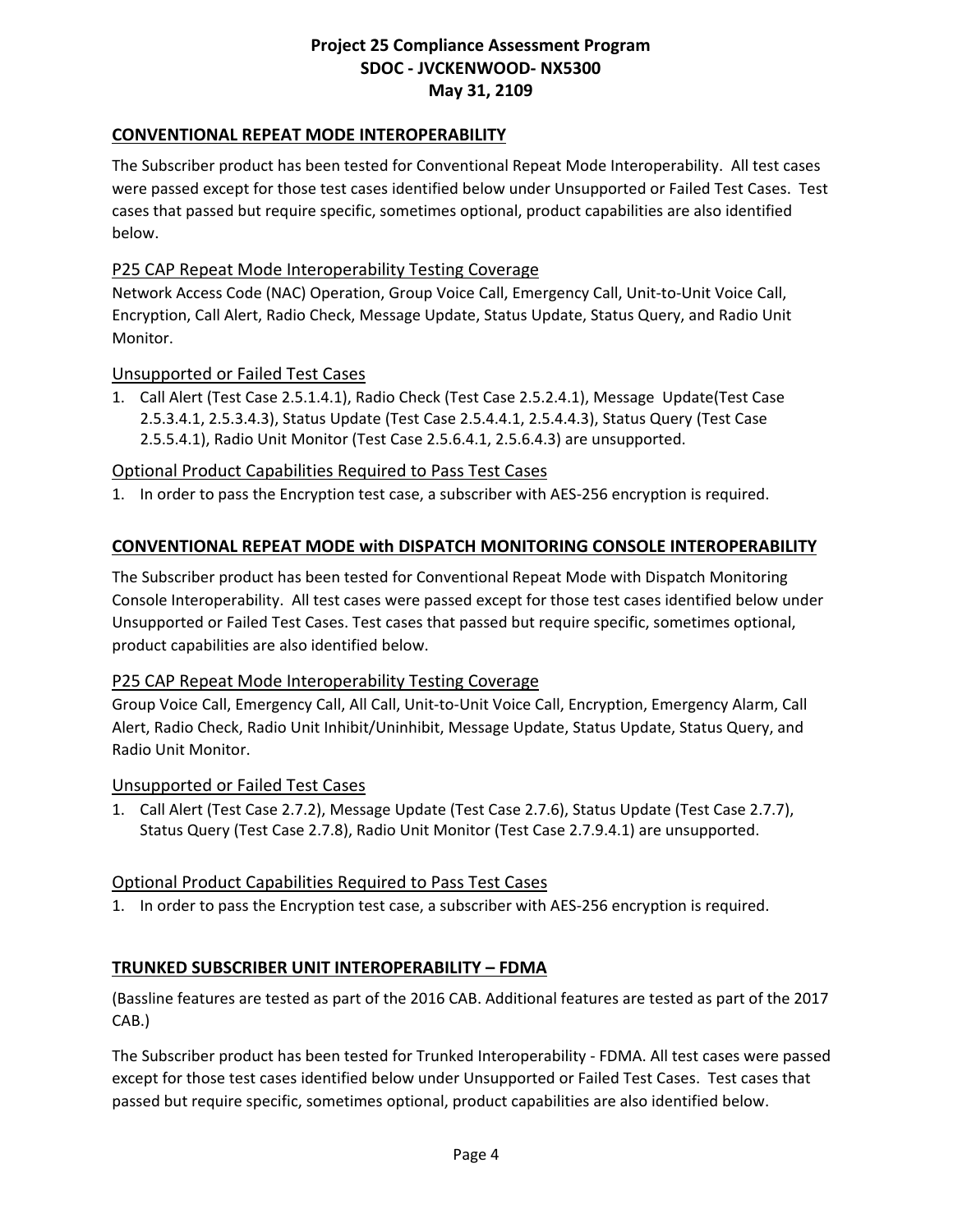#### 2017 P25 CAP FDMA Trunked Interoperability Testing Coverage

Full Registration, Group Voice Call, Unit to Unit Voice Call, Broadcast Voice Call, Affiliation, Announcement Group Call, Emergency Alarm, Emergency Group Call, Encryption, Intra-Location Registration Area Roaming, Deregistration, System Call, Call Alert, Short Message, Status Query, Status Update, Radio Unit Monitoring, Radio Unit Disable/Re-Enable, Radio Check.

#### Unsupported or Failed Test Cases

1. The following test cases were not supported: Unit-to-Unit voice Call Test Case 4 (Test Case 2.2.3.4.4), Status Query (Test Case 2.2.17).

### Optional Product Capabilities Required to Pass Test Cases

1. In order to pass the Encryption test case, a subscriber with AES-256 encryption is required.

### **TRUNKED SUBSCRIBER UNIT INTEROPERABILITY -TDMA**

(only applicable for the 2017 CAB)

The Subscriber product has been tested for Trunked Interoperability - TOMA. All test cases were passed except for those test cases identified below under Unsupported or Failed Test Cases. Test cases that passed but require specific, sometimes optional, product capabilities are also identified below.

#### P25 CAP TOMA Trunked Interoperability Testing Coverage

Registration, Group Voice Call, Unit-to-Unit Voice Call, Broadcast Call, Announcement Group Call, Emergency Group Call, Encryption Group Call, System Call, Radio Unit Monitoring, and Transmitting Subscriber Forced Preemption.

### Unsupported or Failed Test Cases

- 1. The following test cases were not supported: Unit-to Unit Voice Call (Test Case 2.2.3.4.4), Transmitting Subscriber Forced Preemption (Test Case 2.2.26.4.1).
- 2. lnter-WACN roaming is unsupported.
- 3. Group Voice Call Test Case 4 (Test Case 2.2.2.4.4) failed.

### Optional Product Capabilities Required to Pass Test Cases

1. N/A

# **SIGNATURE AND DATE**

*<u>D513112019</u>* 

Ungetina séay

Date Signed **Vendor's Authorized Representative Signature** 

Angelina Seay

Vendor's Authorized Representative Printed Name